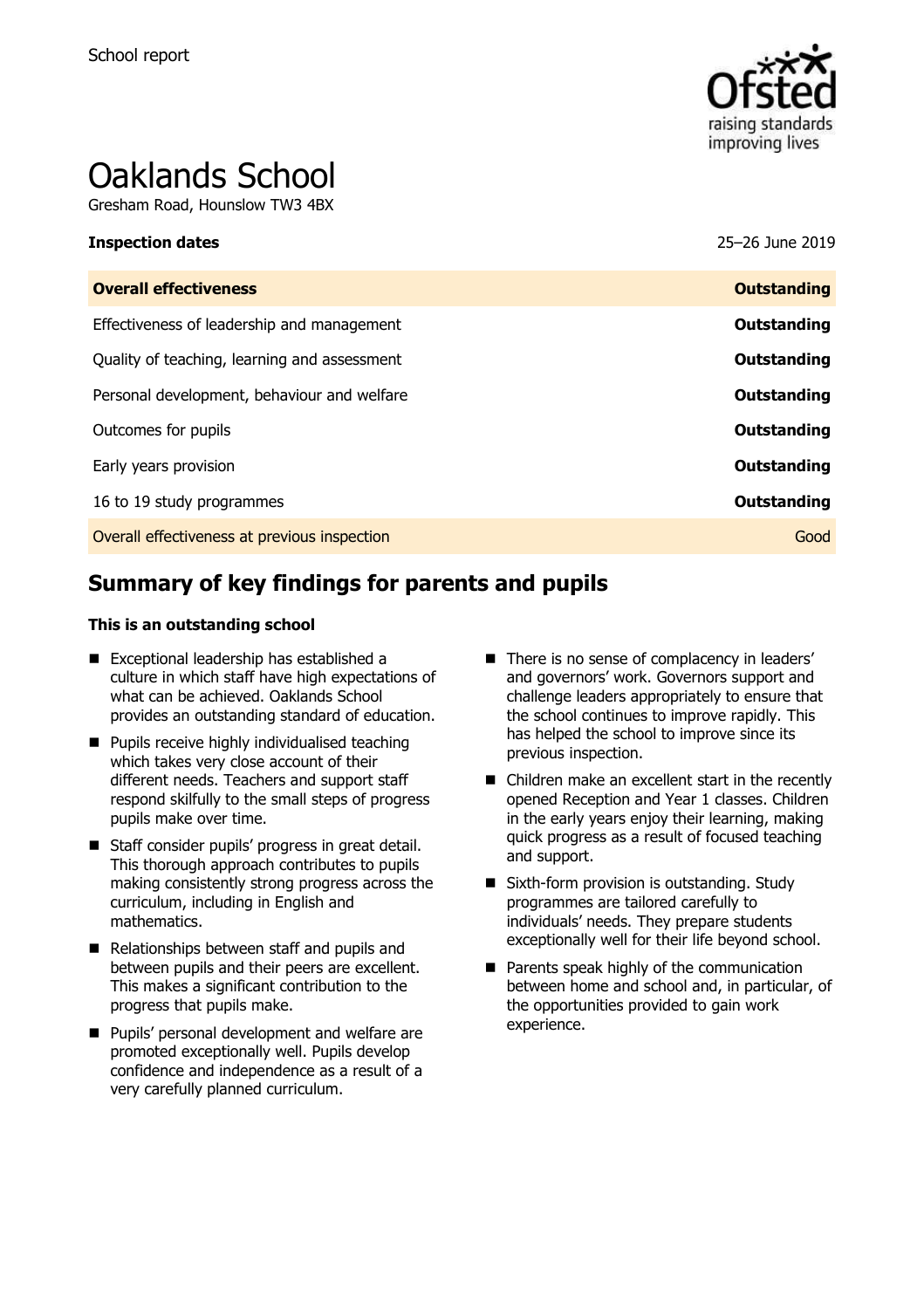

# **Full report**

### **What does the school need to do to improve further?**

**Ensure that the high quality of leadership and management, and that of teaching,** learning and assessment, sustains the school's outstanding effectiveness as the number of pupils on roll increases.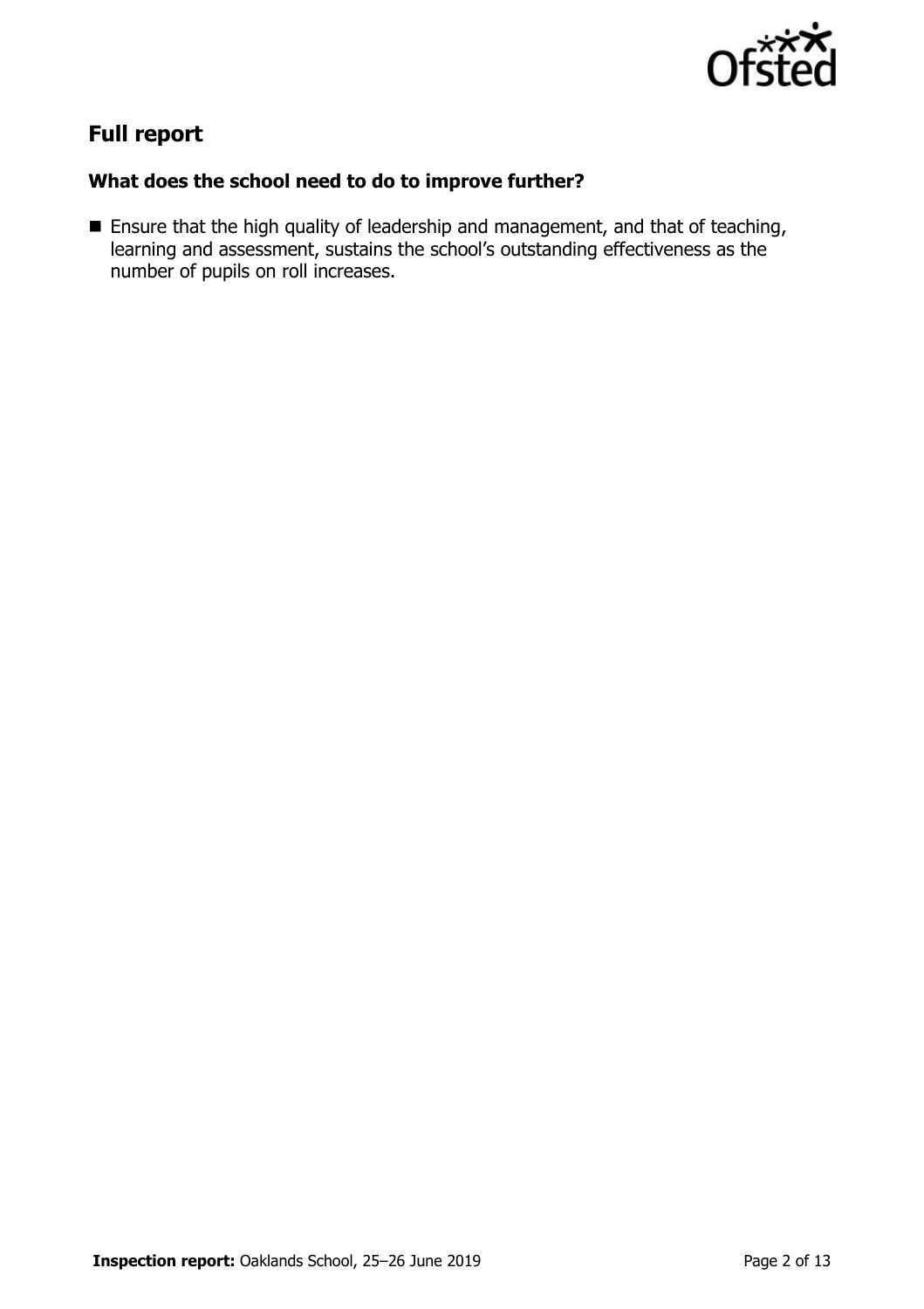

# **Inspection judgements**

#### **Effectiveness of leadership and management Constanding**

- The headteacher provides inspiring, clear and determined leadership. Senior leaders have established a culture of high expectations in which staff are supported and challenged to bring about the best possible outcomes for pupils. The over-riding focus is on promoting pupils' progress and ensuring that they have a personalised, highquality education.
- Leaders are highly successful in ensuring that staff share and uphold the school's values and ethos. This leads to all staff taking a unified approach to school improvement in which everyone's views are valued.
- Leaders are highly reflective and proactive in refining their approach. They make the most of the information they collect through rigorous monitoring activities to improve both the curriculum and teaching.
- Leaders have a clear understanding of what is going well and what to address next. The school's development planning is thorough and detailed, a reflection of leaders' precision and of their reflective attitude. Leaders' plans for the school's expansion are comprehensive because they understand the importance of maintaining the high quality of the school's work.
- Leaders place pupils' needs firmly at the centre of their work. They adopt a relentless approach to finding ways to overcome or minimise pupils' barriers to learning. The curriculum is very well designed to meet the widely varying needs of pupils on roll. Key features of the school's curriculum include developing pupils' independence, and communication and social skills. This is fundamental to ensuring that pupils are well prepared for their lives beyond school.
- $\blacksquare$  Middle leaders play a significant part in the development and refinement of the curriculum. They have acted reflectively and successfully on the area for improvement at the last inspection. The evaluation of the effectiveness of the curriculum links the quality of planning, and the quality of teaching, very closely to pupils' outcomes.
- Leaders are keen to understand all staff members' perspectives on the impact and effectiveness of the school's work. Leaders act 'there and then' to give advice and guidance in order to promote rapid professional development. Leaders hold staff to account through well organised and well-thought-through procedures which balance support and challenge well.
- A thorough induction and training programme for staff focuses on making sure that they understand the theory which underpins their practice. This supports staff to have a deep and shared understanding of how to support pupils with a very wide range of needs.
- Support staff value leaders' presence around the school and their work to support professional development. They value their routine engagement in professional dialogue. This results in staff reflecting regularly on their practice and in them continually exploring opportunities to improve the quality of their work through professional dialogue.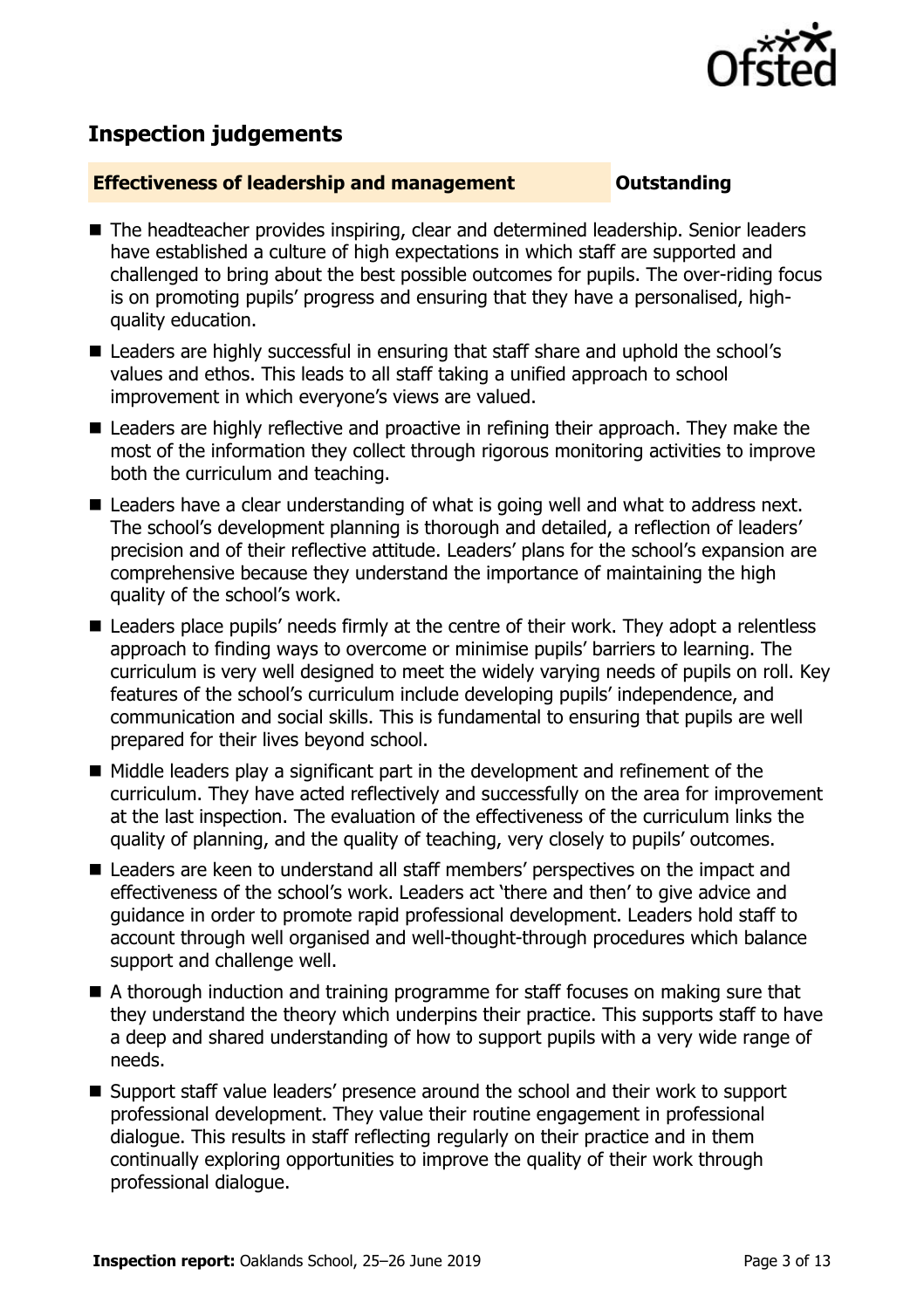

- Additional funding is spent very effectively. Spending is targeted specifically to address disadvantaged pupils' needs, following a thorough analysis of their barriers to learning and developmental needs. For example, pupil premium funding is used to purchase equipment, to fund attendance at clubs, or for therapy.
- Pupils' spiritual, moral, social and cultural development is interwoven throughout all aspects of the school's work and is very effective. For example, during the inspection, pupils performed 'Alice in Wonderland' to parents and visitors. Pupils demonstrated their creativity, confidence and pleasure in taking part in an event involving a large cast. Their sense of enjoyment and sense of achievement was palpable.
- **Parents spoken to during the inspection, and those who responded to the online** questionnaire, were unanimous in their support for the school. They praise the communication between staff and parents. In common with leaders' focus, parents speak specifically about the progress their children have made. Parents particularly value the opportunities provided for pupils to gain work experience and life skills.
- Responses to the online staff questionnaire indicate that the vast majority of staff are proud to work at the school.

### **Governance of the school**

Governors balance their support and challenge of senior leaders well. They understand the need to see some practice first hand so that they can better contribute to strategic discussions during governing body meetings. Governors seek external scrutiny of their work. This, combined with their own self-evaluation, allows them to identify what is working well, and which areas of their work could be improved. They know the school's strengths and areas for improvement well. They understand the importance of ensuring that the quality of education remains high as the school roll expands. Governors understand the importance of engaging with parents and gaining an understanding of how they view the school's effectiveness. The chair of the governing body has high expectations of governors' commitment and of the contribution they make. As a result, governors are expected to take a professional approach to their roles.

### **Safeguarding**

- The arrangements for safeguarding are effective.
- Leaders and staff have a very good understanding of the vulnerability of pupils on the school roll and promote vigilance accordingly.
- Leaders and governors make routine checks on the effectiveness of safeguarding. Safeguarding leaders give appropriate focus to keeping themselves updated.
- Leaders have considered the impact of the school's expansion and made plans to ensure that the capacity of safeguarding leadership increases accordingly.
- Staff have a thorough understanding of the procedures which the safeguarding leader has initiated to promote effective practice. They value the training they receive, which updates them regularly on safeguarding matters. Staff are well aware of the specific vulnerabilities presented by pupils' special educational needs. They know that all staff are responsible for taking steps to promote pupils' well-being and that it is their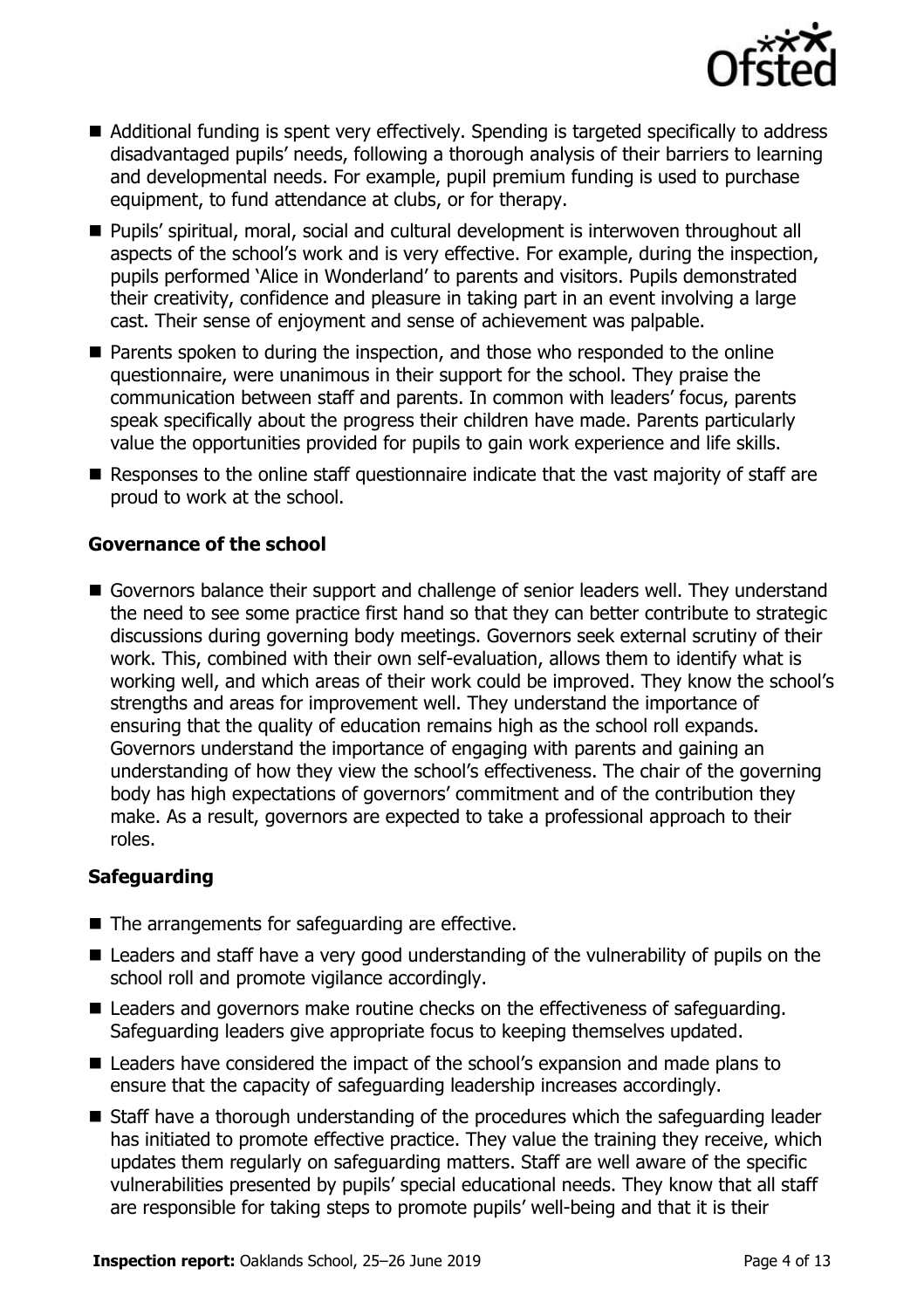

individual responsibility to report any concerns. Staff recruitment checks comply with requirements.

■ Maintaining a positive and open culture of safeguarding has a high priority. Safeguarding leaders have a good understanding of the prevailing local issues and ensure that staff are well prepared to address them.

#### **Quality of teaching, learning and assessment <b>COUTS** Outstanding

- Teaching is highly effective in prioritising the development of pupils' independence and communication skills. Staff resist any temptation to provide unnecessary support. They provide respectful challenge and encourage pupils to stretch themselves and to maximise their progress. This approach is consistent across subjects and year groups as a result of the training staff undertake. Staff have a thorough understanding of the way pupils learn and about the strategies used to support learning.
- Staff are exceptionally well trained. They know pupils' individual targets well and plan small steps of progress with precision. Pupils experience success because tasks are well planned, taking into account what they have learned previously. Praise for the achievement of these targets is precise, never superficial, but well-deserved.
- Communication, literacy and numeracy skills are taught exceptionally well. Teachers select appropriate and highly relevant content and are clear about the intended learning. For example, in an English lesson older pupils explored various methods of contacting a local leisure centre including by letter, email and phone. They referred to written text which required them to read and to elicit the relevant information.
- Teachers identify practical contexts to support pupils' learning. They do not lose sight of the drive to support pupils' independence and to ensure that they are well prepared for their lives beyond school. This includes an appropriate emphasis on ensuring that, for example, independent travel and the ability to prepare and cook meals have a suitable focus in the curriculum.
- Teachers' effective intervention and feedback encourage and support pupils to challenge themselves. For example, during a computing lesson the teacher challenged a pupil to reduce the size of their handwriting while using the touchscreen. Having demonstrated the use of the 'undo' icon to allow another attempt, the pupil repeatedly used a similar approach independently to successfully increase the precision of their work.
- Teachers' questioning is very well judged. It gives pupils opportunities to recall and apply what they have learned previously. Teaching uses assessment information expertly to determine when pupils need further support and reinforcement, and when they are ready to move on and be challenged further. Teaching responds skilfully to pupils' responses. As a result of their thorough training and detailed understanding of how pupils learn, teachers adapt tasks exceptionally well during lessons.
- Teaching assistants provide high-quality support, liaising well with teachers to ensure that time is used well during lessons and that they address the intended learning.
- Individual support enables teaching to make the most of available lesson time. For example, pupils in key stages 3 and 4 worked at their own pace to make and cook tortilla wraps, applying sauce, guacamole and grated cheese before clearing their work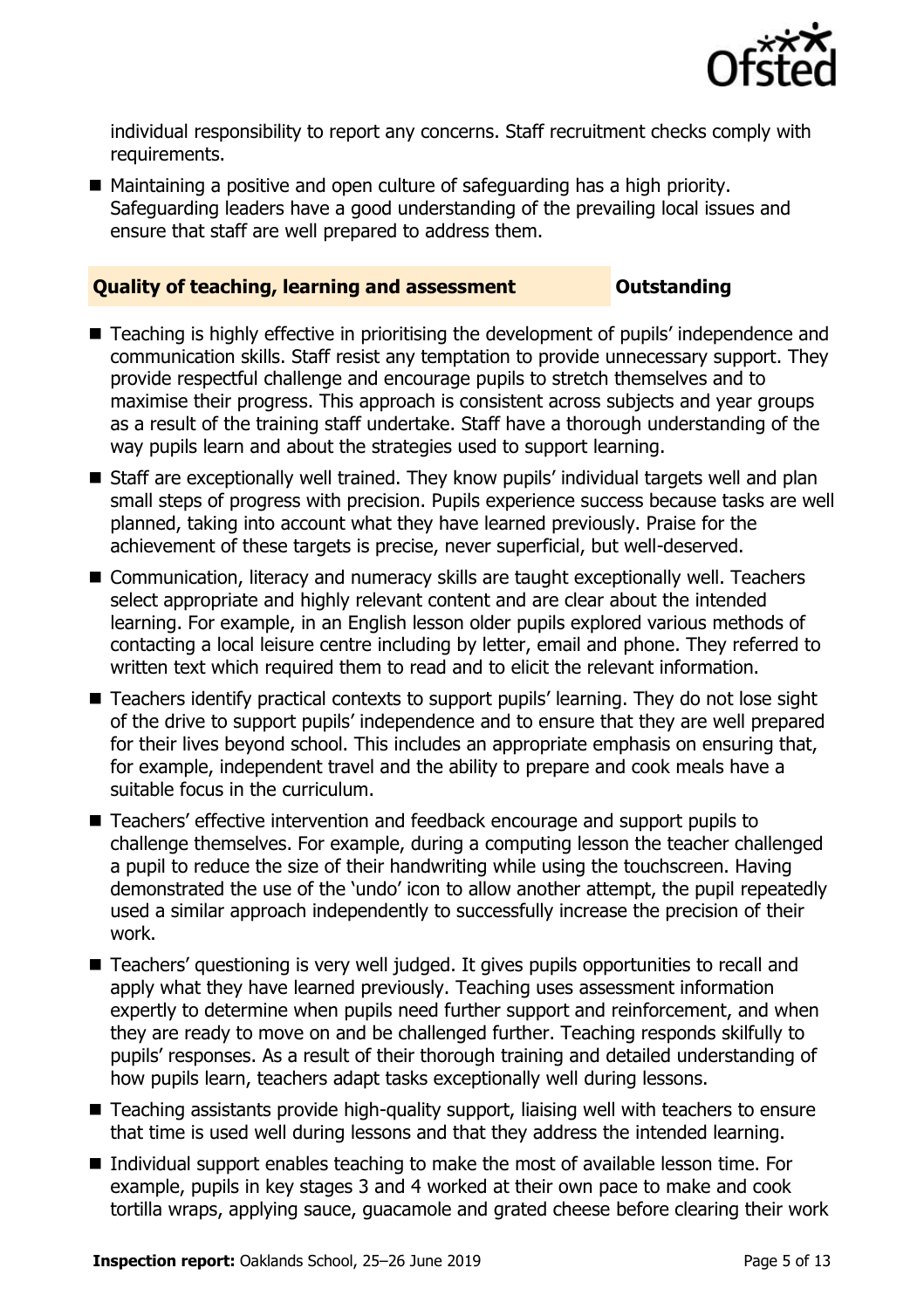

areas.

**Parents spoken to during the inspection and responses from the school's own** questionnaire indicate that parents are highly supportive of the school's approach to teaching, learning and assessment.

#### **Personal development, behaviour and welfare <b>COUNG COULDER** Outstanding

#### **Personal development and welfare**

- The school's work to promote pupils' personal development and welfare is outstanding.
- Excellent relationships between staff and pupils underpin pupils' strong progress. Adults' support is well judged to contribute to pupils' development without undermining their independence. A highly respectful culture permeates all aspects of the school's work, resulting in pupils being treated fairly and with dignity.
- **Pupils are very polite. Those who are able to greet visitors in a friendly manner, either** verbally or through their facial expressions.
- $\blacksquare$  Pupils' attitudes are very positive. They apply themselves willingly and, often, enthusiastically to the tasks set during lessons. Teaching supports pupils to develop confidence in knowing when to ask for help and when to pursue their own solutions. Those who are more able make their desire to learn clear, seeking guidance and asking for advice confidently and independently.
- **Pupils develop self-esteem through carefully planned opportunities, including, for** example, the chance to contribute to the school show, or undertaking roles in the onsite cafe. Pupils danced, sang, acted and performed music during the school show. It was the culmination of a series of lessons, with pupils displaying confidence and selfesteem which represents significant progress from their starting points.
- **Pupils are taught to use equipment safely and to minimise risk. For example, food** technology lessons promote the safe and increasingly independent use of cooking utensils, including knives and graters.
- **Pupils spoken to were unanimous in their view that they are happy at school. They** each enjoy different aspect of the curriculum and are able to describe how they have made progress. This may be to make friends more easily or to have improved their writing and spelling skills. One pupil explained that he was nervous when starting at the school at the beginning of the academic year but that he has become more confident.
- One parent's free-text comment in response to the online questionnaire matched the views shared by parents spoken to, saying, 'My child loves going to school every day. You can tell the school is loved by the children as they are always smiling.'

#### **Behaviour**

- The behaviour of pupils is outstanding.
- **Pupils' very positive attitudes were evident during visits to lessons during the** inspection, with pupils applying themselves eagerly to the activities and learning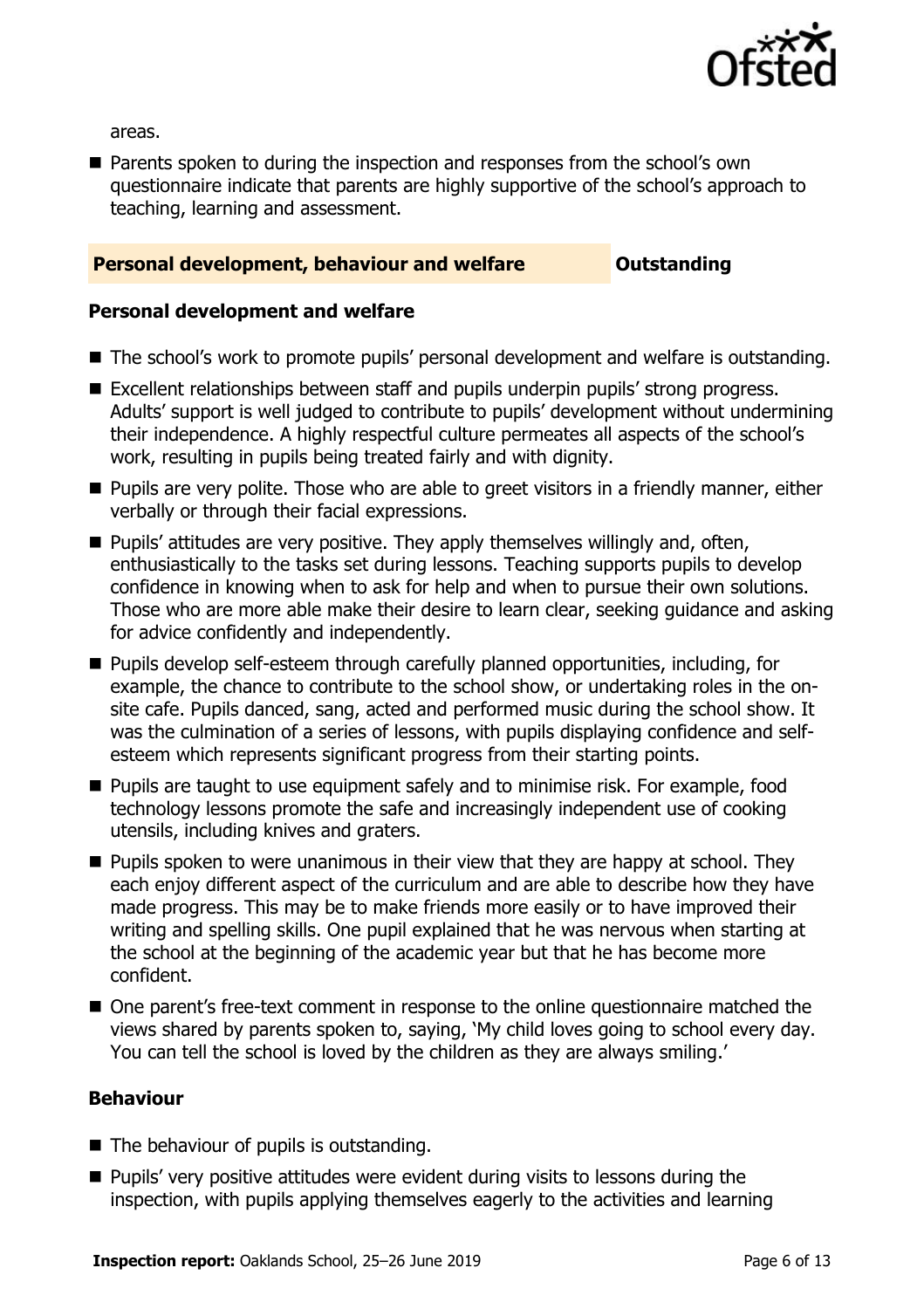

presented. Pupils enjoy school. Those who can express their feelings verbally can explain what they have learned. They also say that school makes them feel 'happy'.

- **Pupils with the most effective communication skills demonstrate great respect for** others through their supportive approach during lessons, for example helping their peers to reflect on, and refine, their approach to the task set.
- Very few incidents of challenging behaviour were seen during the inspection. Wellplanned and agreed strategies ensured that adults' response was prompt and effective. This cohesive and well-organised approach results in pupils experiencing a consistent approach from all staff.
- **E** Leaders provide appropriate training for staff in managing challenging behaviour. The vast majority of staff strongly agree that leaders support them well in managing pupils' behaviour. This means that pupils joining the school with a history of difficulties show significant improvement in their behaviour. They make good progress both academically and socially.
- The vast majority of staff who completed the online survey agreed that pupils behave well. Similarly, the majority of parents who responded to the school's own questionnaire strongly agreed that pupils behave well in school.
- Attendance has improved since last year. Some absence is unavoidable due to attendance at medical appointments or for treatment. Where possible, leaders ensure that pupils' learning progresses during their absence through the provision of work to be completed off-site. Leaders' monitoring of pupils' absence is thorough with appropriate action taken as a result. Leaders have high expectations of pupils' attendance and consider the robustness of reasons given for absence carefully.

#### **Outcomes for pupils Outstanding**

- **Pupils make significant and sustained progress across the curriculum, including in** English and mathematics. Precise and meaningful target-setting supports pupils to achieve this through individualised programmes of learning. Teachers have high expectations of pupils. Leaders, teachers, support staff and parents understand the importance of pupils' progress. It has a high profile in the school.
- The school's assessment information indicates that pupils make sustained and strong progress in a range of subjects and that pupils meet or exceed the relevant targets set for them.
- Disadvantaged pupils achieve as well as others. This is due to the highly individualised programmes that guide the teaching for each pupil. These take close account of their particular need and of their starting point.
- Pupils' social and emotional development is strong as a result of leaders' drive to ensure that they develop functional skills. Pupils make gains in their ability to regulate their own behaviour and develop resilience and strategies to manage the challenges they experience beyond school.
- **Pupils are prepared well for the next steps in their education, training or employment.** This is a key focus for school leaders. The significance and importance of developing pupils' independence is apparent throughout the school, and is supported highly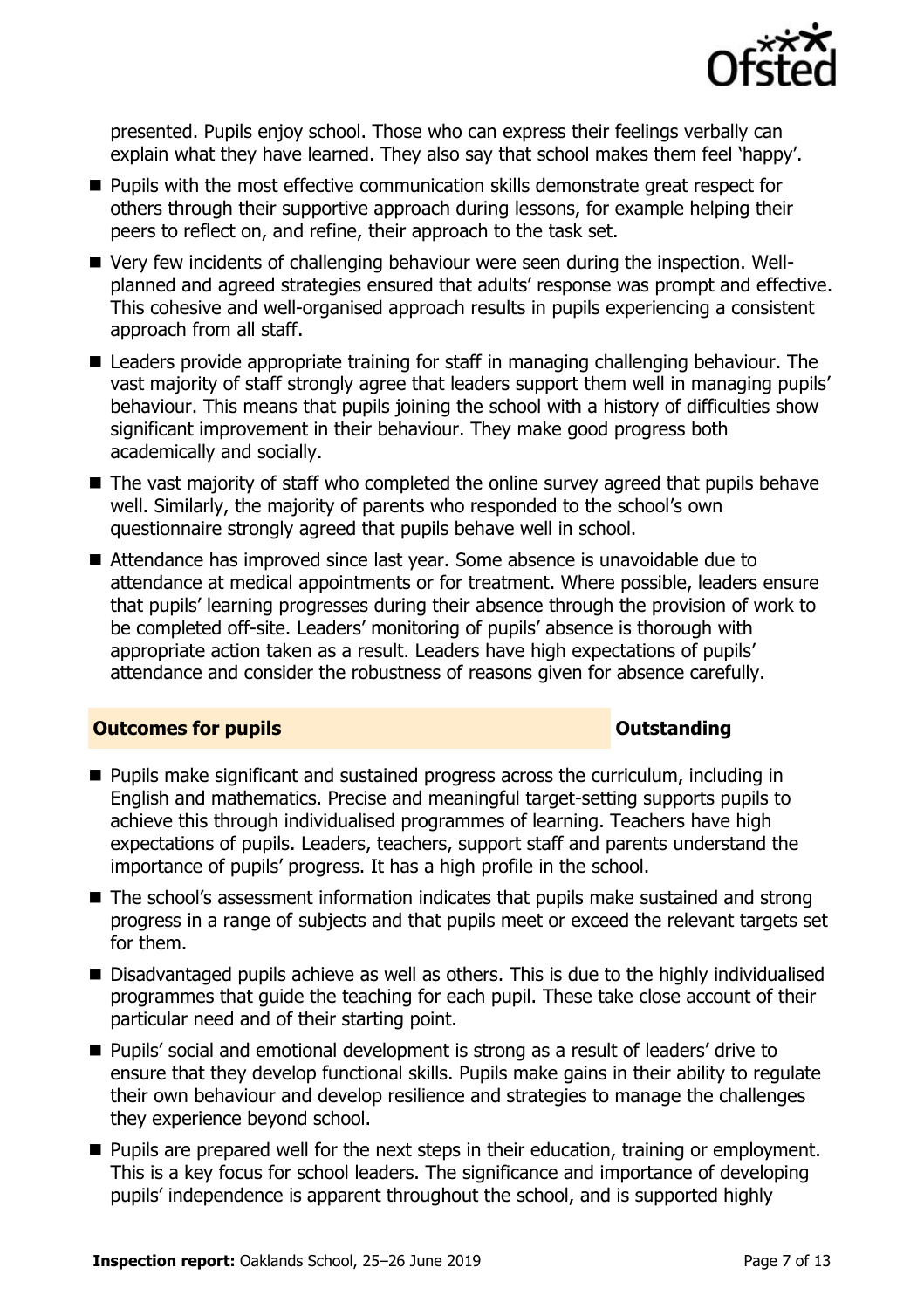

effectively by teaching and support staff.

- **Pupils move seamlessly from year to year as they progress through the school. This is** because staff understand their needs in detail and address them successfully. All pupils completing key stage 4 typically join the school's sixth-form.
- **Pupils study for a range of qualifications, developing the necessary academic and social** skills to allow them to approach their next steps with confidence and independence where this is possible.

#### **Early years provision CONSTANDING TO A RESEARCH CONSTANDING TO A RESEARCH CONSTANDING TO A RESEARCH CONSTANDING TO A RESEARCH CONSTANDING TO A RESEARCH CONSTANDING TO A RESEARCH CONSTANDING TO A RESEARCH CONSTANDING TO**

- Leadership of the early years is highly effective. Staff are well trained, supported and guided in their approach. Staff have a very good knowledge and understanding of how children learn. Consequently, activities are chosen carefully to address children's current targets.
- Teachers promote children's acquisition of phonics, reading, writing and number skills very effectively and as a result, children make very strong progress from their starting points. Progress in these subjects is underpinned by highly effective provision to promote the development of communication and social skills. For example, staff challenge the most able children to remember and apply the vocabulary they have used previously, while playing card games involving photographs and icons.
- A large proportion of children communicate in ways other than speaking. Activities are well chosen to meet their communication and social needs as well as promoting their physical and cognitive development. Resources are carefully selected to support and facilitate children's learning. For example, Makaton signing and the use of symbolbased resources enable children to access tasks with increasing independence.
- The early years foundation stage curriculum is adapted well. Activities in each of the areas of learning allow children to make small steps of progress. Well-designed sequences of learning allow children to build on what they already know, developing their confidence and resilience. Staff judge their support well, for example observing for just long enough to make sure that a child can use the tricycle successfully before leaving them to develop their skills independently.
- Children are highly motivated and enjoy learning. They are learning to be calm, to share equipment and ask for help when they lose concentration. They are learning to self-regulate their behaviour, for example to understand when to choose a new activity when interest wanes.
- Children's safety and welfare is of high priority. Children learn in a safe, happy and calm environment. They thrive in the environment established by leaders and teachers. The emphasis on promoting children's personal development helps them to make friendships and get on with peers and adults alike.
- Liaison with parents is very strong. They are well supported to help their children through workshops and meetings.
- Leaders are reflective about the use and layout of the learning environment both indoors and outdoors. They know that too many distractions will prevent children from concentrating on the carefully chosen activities.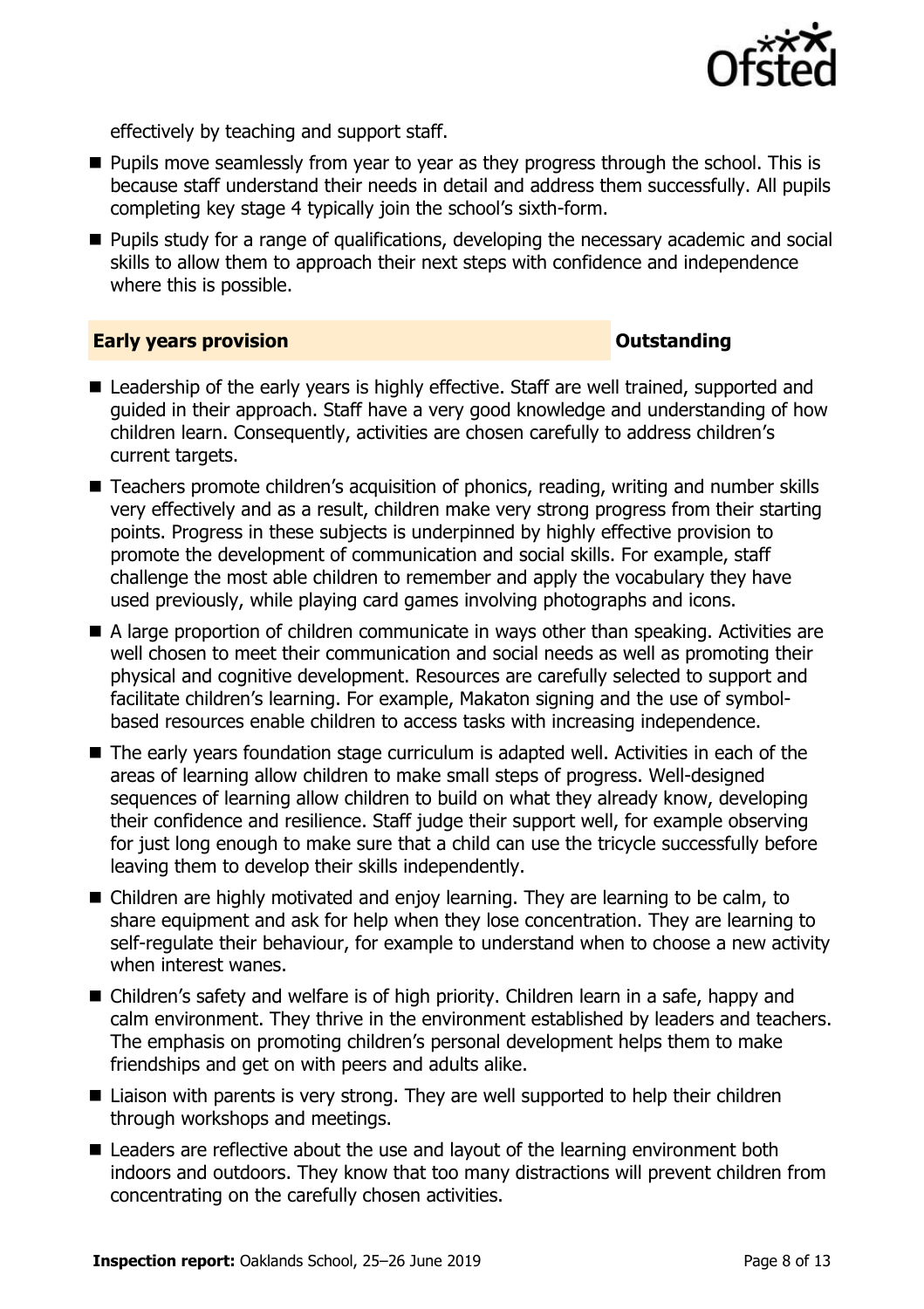

### **16 to 19 study programmes CONSTANDING CONSTANDING CONSTANDING CONSTANDING**

- Leadership of the 16 to 19 study programmes is outstanding. Leaders plan, manage and evaluate the curriculum highly effectively to meet individual students' widely varying needs.
- In common with other phases of the school, teaching and the provision for students' personal development are of a very high quality. Staff understand students' needs exceptionally well and set challenging targets which are closely linked to those in education, health and care plans. Trusting and respectful relationships between students and staff have a significant impact on the progress students make.
- Students make strong and sustained progress from their starting points in the development of basic skills, independence and in their ability to form productive relationships.
- A high proportion of leavers achieve functional skills qualifications or accreditation in vocational units of the Laser Learning Awards. These prepare students very well for independent living, for example developing the ability to make a simple meal, carry out the household shopping and to use public transport confidently.
- **Provision for careers quidance is very strong. 'Job coaches' oversee the process of** finding suitable work experience placements, and accompany students during their visits. Leaders have considered students' likely employment opportunities, and have successfully engaged with a number of retail, hospitality and retail outlets to source worthwhile opportunities. The priority which leaders give this aspect of the school's work has led to them increasing the number and length of employer-based placements over recent years. Students' success and progress is monitored carefully during placements.
- Students are supported to write job applications, through mock interviews, and are provided with information about how to dress for work. Students make the most of work experience placements within the school, including working in the school's OK Cafe.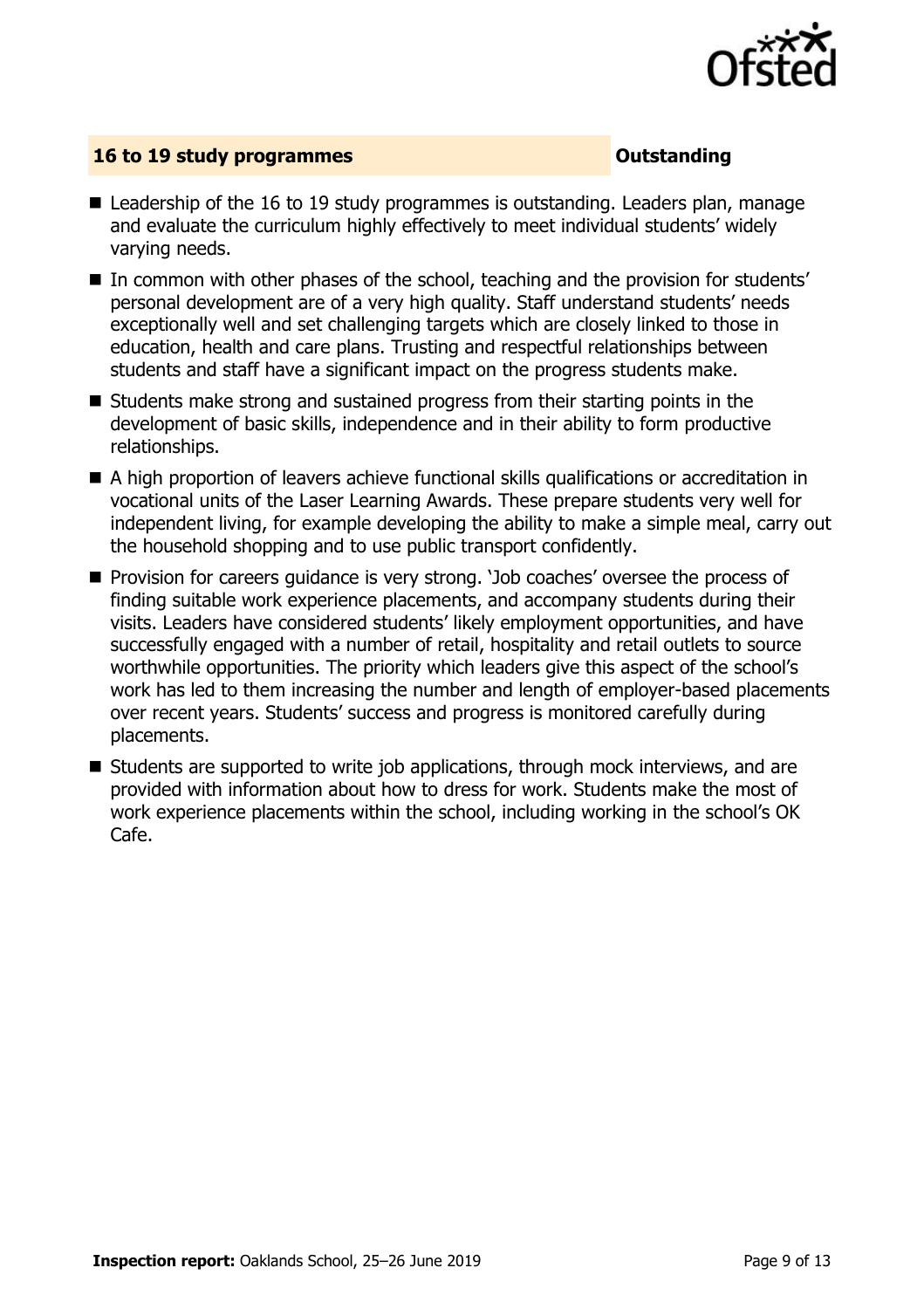

# **School details**

| Unique reference number | 102555   |
|-------------------------|----------|
| Local authority         | Hounslow |
| Inspection number       | 10088738 |

This inspection of the school was carried out under section 5 of the Education Act 2005.

| Type of school                                           | Special                         |
|----------------------------------------------------------|---------------------------------|
| School category                                          | Community special               |
| Age range of pupils                                      | 4 to 19                         |
| Gender of pupils                                         | Mixed                           |
| Gender of pupils in 16 to 19 study<br>programmes         | Mixed                           |
| Number of pupils on the school roll                      | 132                             |
| Of which, number on roll in 16 to 19 study<br>programmes | 45                              |
| Appropriate authority                                    | The governing body              |
| Chair                                                    | <b>Neal Carrier</b>             |
| <b>Headteacher</b>                                       | Anne Clinton                    |
| Telephone number                                         | 020 85603569                    |
| Website                                                  | www.oaklands.hounslow.sch.uk    |
| <b>Email address</b>                                     | office@oaklands.hounslow.sch.uk |
| Date of previous inspection                              | 23 January 2018                 |

### **Information about this school**

- Oaklands School caters for pupils with severe learning difficulties, profound or multiple learning difficulties, and autistic spectrum disorders.
- A number of pupils also demonstrate challenging behaviour.
- The school has an expanding roll. Pupils were admitted to the Reception Year and to Year 1 in September 2018 for the first time. It is intended that pupils will be admitted in the Reception Year each September, so that there are pupils on roll in each year group from 2023.
- All pupils have an education, health and care plan.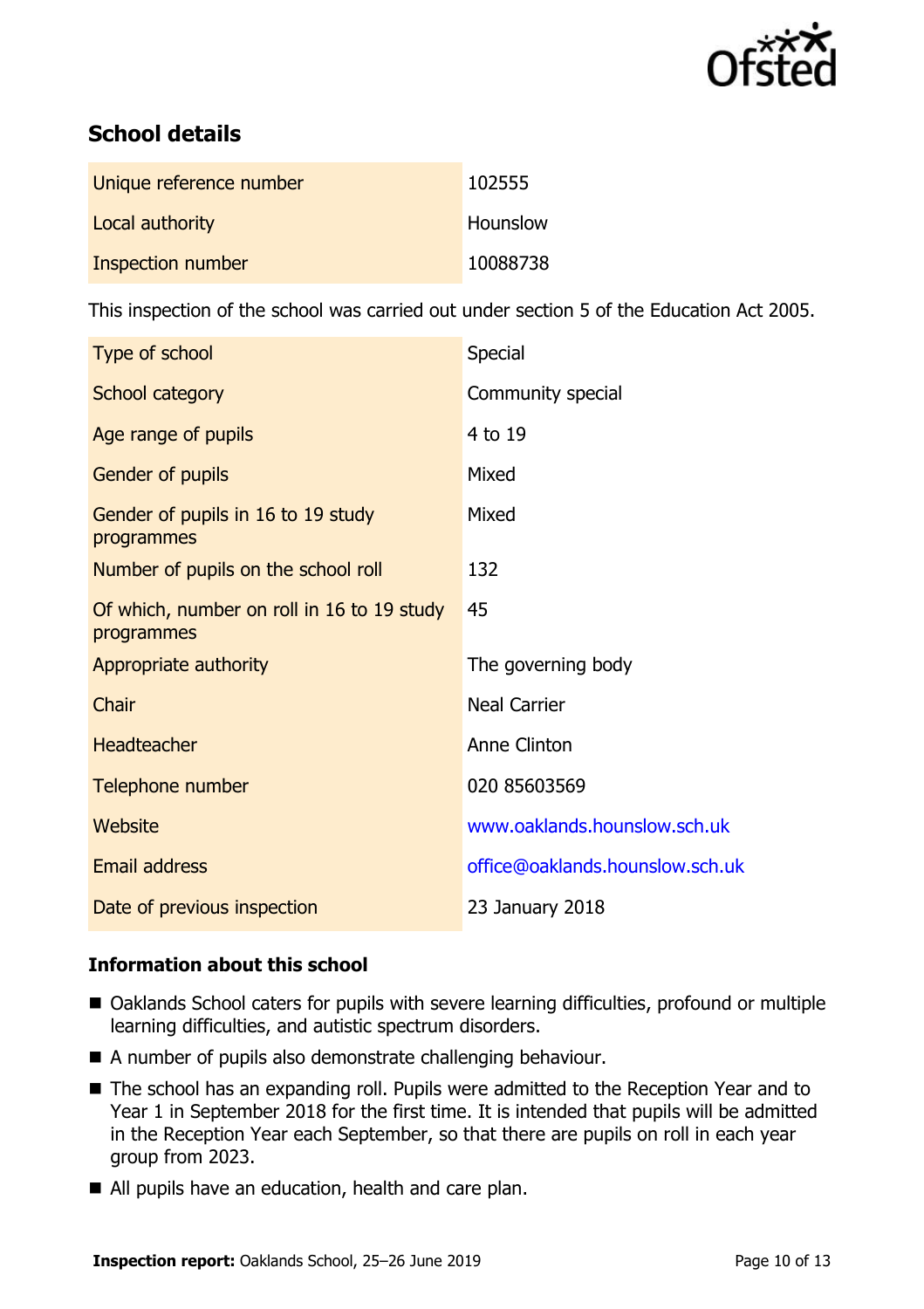

- The proportion of pupils eligible for the pupil premium is above average.
- $\blacksquare$  The ethnic heritage of pupils is diverse.
- More than half of pupils speak English as an additional language.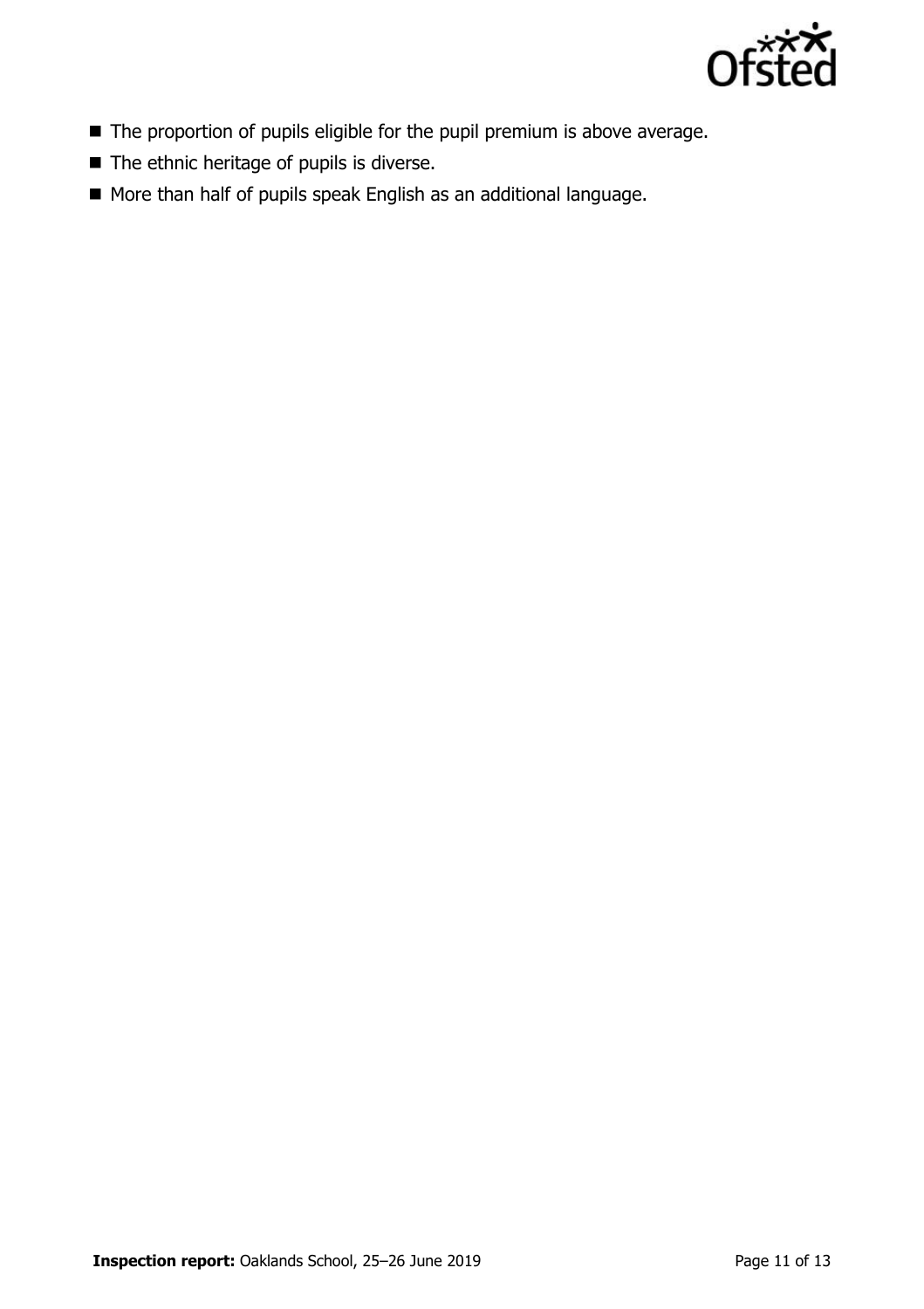

# **Information about this inspection**

- Inspectors made short visits, jointly with senior leaders, to classes in each key stage to observe teaching and learning in a wide variety of subjects. An inspector attended part of the school's show.
- Meetings were held with senior leaders, middle leaders and teachers, support staff, the chair of the governing body and a representative of the local authority.
- Inspectors reviewed a range of documentation including that relating to school improvement planning, governance, leaders' own evaluation of the school's performance, safeguarding and curriculum planning.
- There were no responses to the pupil survey but an inspector held a meeting with a group of pupils, facilitated by a member of the school staff. Inspectors observed pupils in classes, while moving about the school and during less structured time, including at lunchtime.
- Inspectors spoke to parents at the beginning of the school day and considered the small number of responses to the online questionnaire, Parent View, supplemented by the school's own survey of parental opinion.
- **Inspectors took account of the 19 responses to the staff questionnaire.**

#### **Inspection team**

Jeremy Loukes, lead inspector **Development Constant** Ofsted Inspector **Kanwaliit Singh Community Community Community** Construction Construction Construction Community Community Community